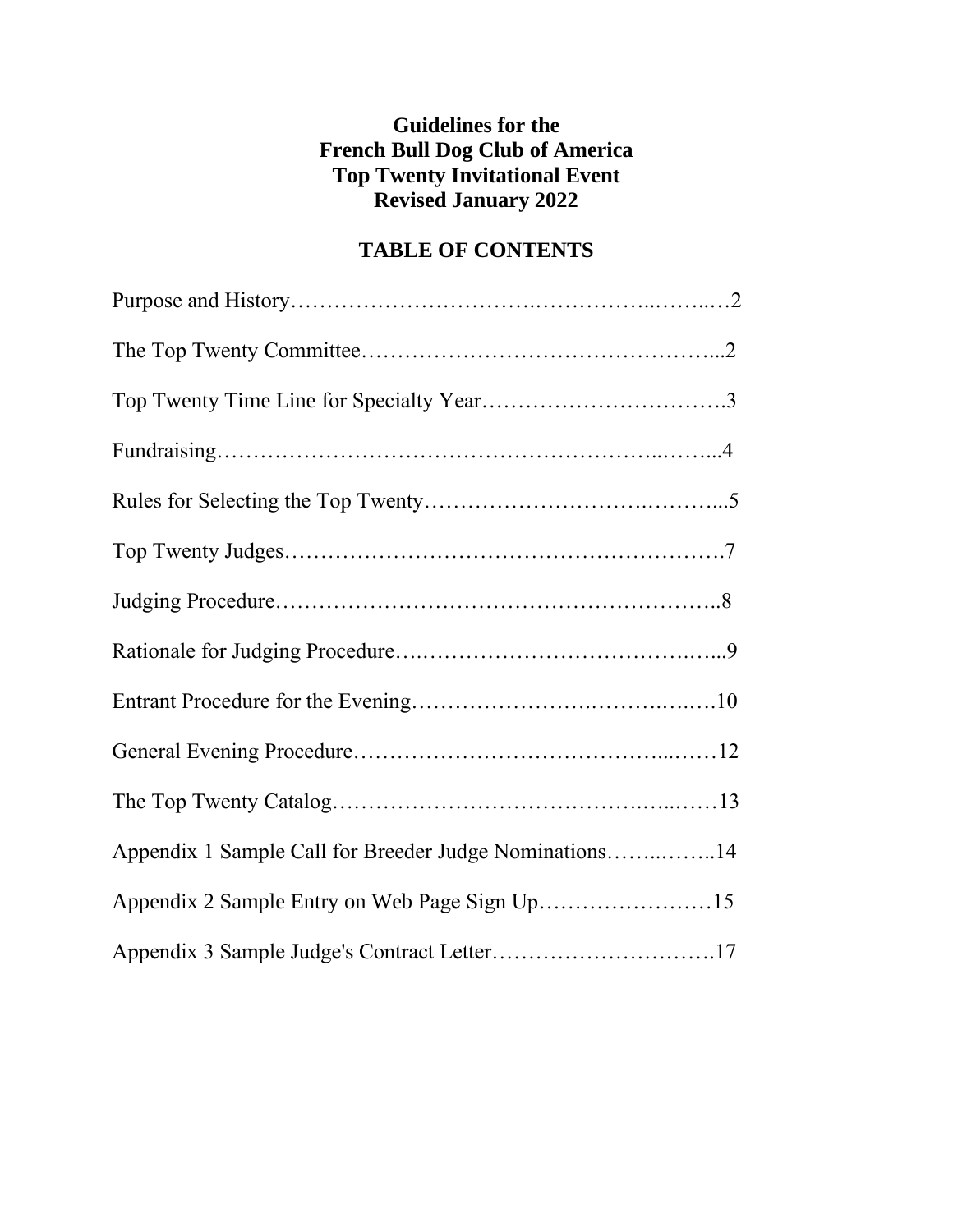# **Guidelines for the French Bull Dog Club of America Top Twenty Invitational Event Revised January 2022**

## **PURPOSE AND HISTORY**

The French Bull Dog Club of America offers a Top Twenty Invitational to showcase excellence in French Bulldogs. This event is part of the FBDCA National Specialty and serves many purposes. It educates judges, exhibitors, breeders and fanciers. The event offers all who attend a chance to view the top dogs in competitive standing for the previous year. Using a scale of points, each dog is evaluated according to how closely it conforms to the breed standard.

The event is educational and promotes discussion of the standard and provides spectators with an opportunity to see how individual views can produce a consensus decision, which can then be compared to their own impressions. This event provides special recognition to those French Bulldogs with the most outstanding records as well as their breeders, handlers and owners. The Top Twenty Invitational provides an incentive to strive for French Bulldogs excelling in structure, movement, temperament, and conformation.

The first FBDCA Top Twenty Event was at the National Specialty Show in 2004. From the beginning there has been no charge to the membership to attend the event. Also, there has been no charge for food. However, a cash bar is usually available. The TT Committee and the FBDCA Board agree that this is an occasion for the membership and should continue to be free. Therefore, for this event to flourish, it is necessary to raise funds through individual and corporate donations. If ever the funds are insufficient for the event it may be necessary to charge for the event and/or food.

## **THE TOP TWENTY COMMITTEE**

The Top Twenty (TT) Committee is made up of FBDCA members approved by the FBDCA board.. The TT Committee works with each Specialty Show Chair so that timetables (TT event night, ribbon ordering, trophies, etc.) and the physical venue (room, food and drink, etc.) maximize both the event and the show. The TT Committeee and the Show Chair also coordinate fundraising activities.

The committeee needs some members with particular skills, e.g., fundraising, computer competence, social media knowledge, décor/design, event planning. The following time line section will illustrate those needs and others.

## **TOP TWENTY TIME LINE FOR A SPECIALTY YEAR**

NOTE: The TT year runs from January to the show date which can be September, October, or November.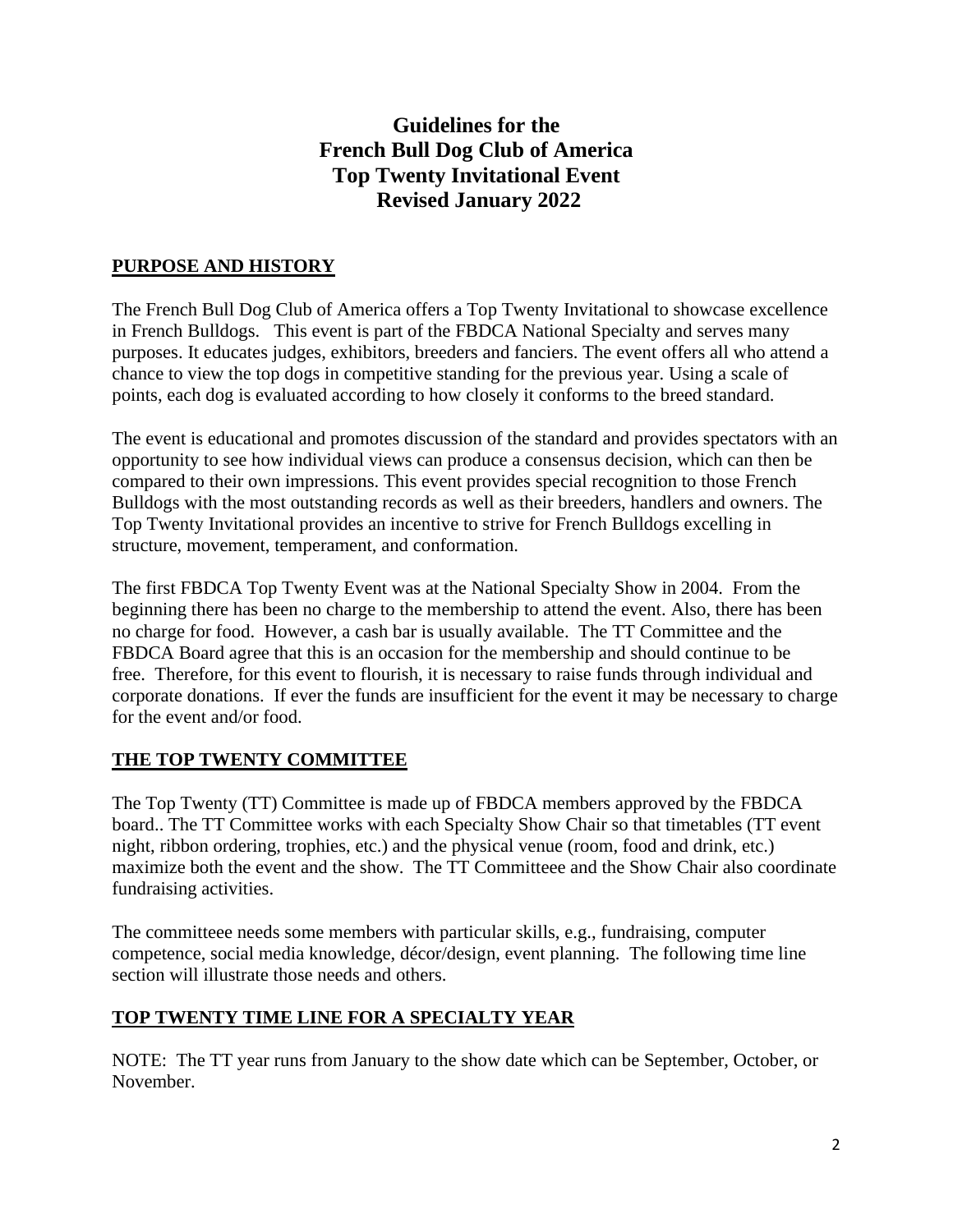## **January**

- Select fundraiser/s
- Set fund raising plan and begin
- Find red carpet for the TT showring. First ask hotel then google the area. Cost can run from \$1100 to \$1800 and may increase
- Find follow light and follow light operator. Hotel may supply these or recommend a company. One year we rented from a local high school drama departemnt. Cost has been approximately \$1000

## **February**

- Begin plans for judges ballot (see Top Twenty Judges section
- Order ribbons from Hodges Badge Company. TO RECEIVE A DISCOUNT RIBBONS MUST BE ORDERED IN FEBRUARY. As of 2021 there is a standing order at Hodges. NOTE: the order includes a special ribbon for the prior year's winner. Order the armbands at this time, too.

## March

- Evaluate fundraising progress and make any necessary changes.
- Post Judges ballot on FBDCA website and post that it is available on Facebook

## April

- Create TT invitation and make sure it is ready for printing
- Begin planning showroom décor
- Identify a florist in the area, hotel may be helpful

## May/June

End of May or June is the cutoff for rankings. Rankings are posted two weeks later.

- Invitations should be ready to go then.
- Establish deadline for entries (Deadline should be at least two months prior to show date
- Begin catalog process

## June

- Purchase gifts: judges, event MC, ring stewards, catalog sellers, tally group
- Purchase trophies
- Have gifts and trophies shipped either to hotel (must be close to event date) or members who will be attending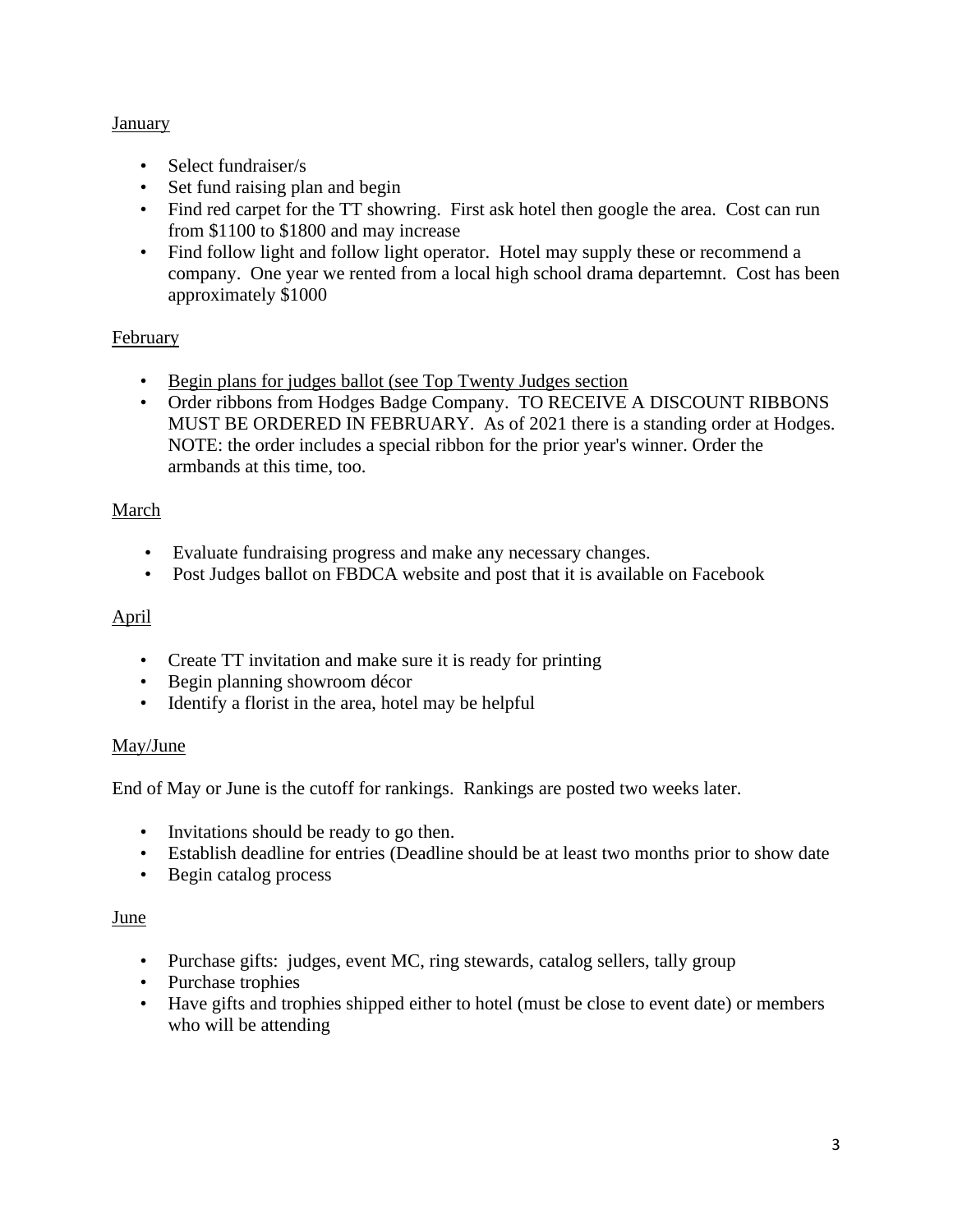History: Judges gifts have been engraved silverplate/pewter boxes costing between \$50 and \$60. For winning entrant an engrave crystal ice bucket between \$150 and \$180 with a bottle of French champagne.

• Plan the menu for the evening (one TT Committeee member working with the hotel)

## July/August

- Complete catalog and ship to hotel
- Select MC for the event
- Assign a committeee member to get entrant bios and get them to the MC
- Engage a DJ and request music selection from each handler. A DJ can be a talented member in the club.

## Event Day

- Prep the show room (be sure to get access several hours before the event)
- Confirm judges'room
- Confirm tally room
- Confirm location of entrants
- Set up location for catalog sales
- The ring will be set up with three (3) judging stations. The stations will include a table covered with cloth and a stable, non-slip surface for the dogs.
- Set up trophy table.
- Ensure that PA system is set up and working

## **FUNDRAISING**

Past TT Committeees have used different approaches to fundraising and donor sources. NOTE: Be sure that all donors receive appropriate thank you's.

## Donor Sources

- FBDCA members, this requires direct contact either in person or by phone, this is cyclical as members become inured to repeated requests
- FBDCA club, the club board has sometimes voted to contribute to the TT which has always gone toward the food budget.
- Entrants, this also requires direct contact
- Past Entrants, this has not (so far) been a strong source
- Frenchie Loving Public, this group has not, so far, been successfully contacted

## Fundraising Approached

• Merchandise - t-shirts have been sold before the show (via TT page on FBDCA website) other items could be includeed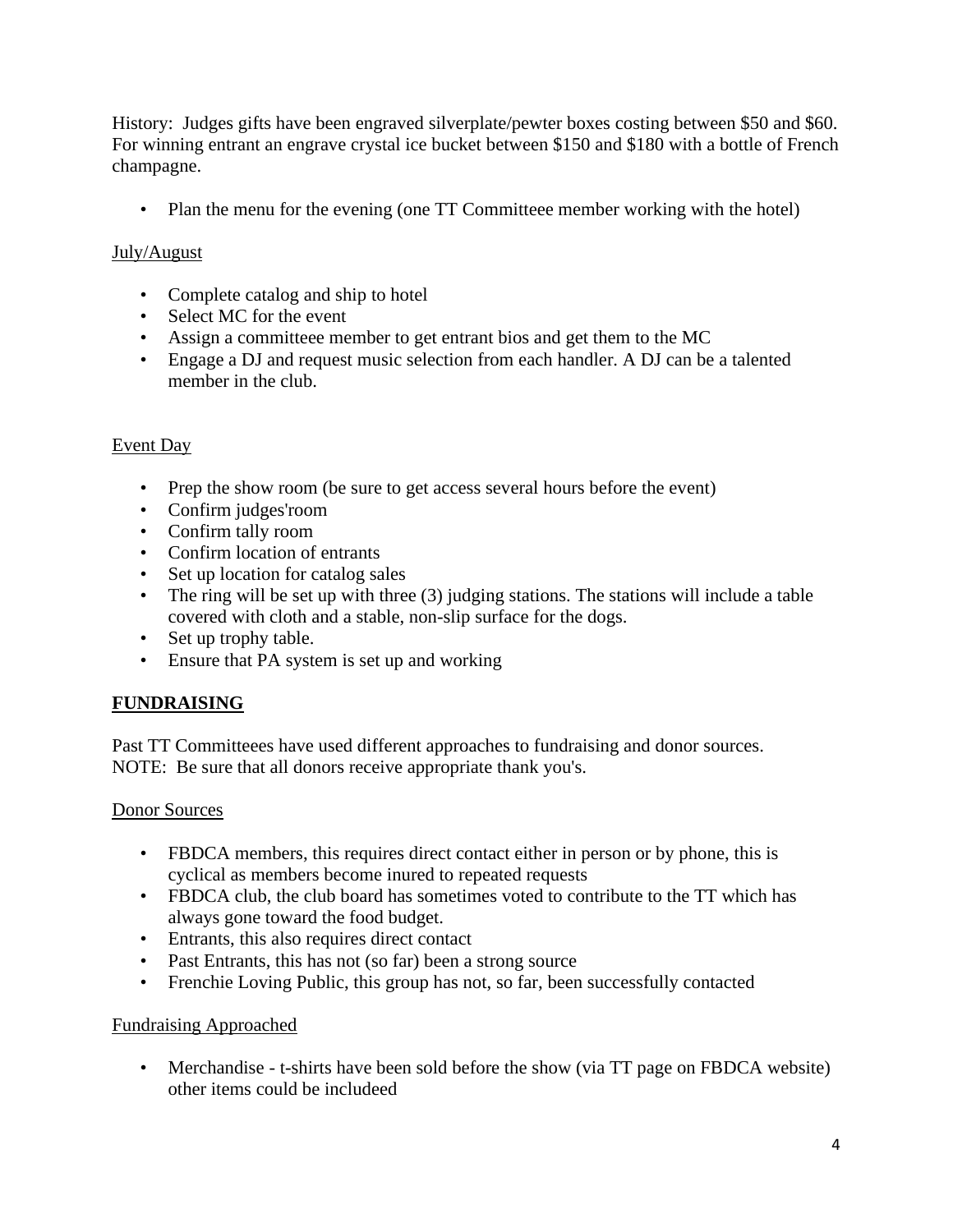- Ringside Tables very successful in the past. These eight tables are at the end of the ring are in two rows - front four sell for \$1000, back four for \$800. The Top Twenty has sold ringside tables for the night of the event for several years. The number of tables has traditionally been limited to 8 because that is what fits at the end of the ring and it is the recommendation of the hotel staff that works with the Top Twenty. The committee does not wish to take away the free seating from the membership that is down the long side of the ring.
- It is polite consideration to give the person that purchased the table the previous year first option on the table for the current year. This is the policy of Westminster also.
- The plan is to offer the tables to the previous participants by the first week in April and give them a week to make the purchase. After that date, the remainder of the tables will be put on the Top Twenty Facebook page for purchase. Several notices to the members of the impending announcement of table availability should be posted.
- The sale of the ringside tables provides needed income for the Top Twenty Event to continue to provide an evening of elegance and beautiful French Bulldogs.
- Facebook auction requires soliciting donations and overseeing the auction. Has been very successful
- Auction during the vote tally period has been successful, requires soliciting donations and identifying a talented auctioneer
- Catalog Sales Catalogs are sold at the event and any remaining are offered on Facebook and/or the FBDCA website

## **RULES FOR SELECTING THE TOP TWENTY**

## Selecting the Dogs

During the preceding full calendar year, points are awarded equal to the number of dogs (the term dog is used to refer to either dogs or bitches with no preference given) defeated by winning Best of Breed at an AKC sanctioned All-Breed or Specialty show. These points are tallied and a list of the Top Twenty French Bulldogs for the preceding calendar year is developed, comprising the 20 highest point winners. The same process is used to develop a second list that includes the French Bulldogs who constitute the top highest point winners of the first five or six months of the current year. The top ten ranked dogs through either May 31 or June 30 will be included for the current year's Top Twenty Event.

Specifically, selection of the (30 possible*)* French Bulldogs eligible for the Top Twenty Invitational is based on the following: One point for each dog defeated by going Best of Breed or at any AKC All Breed Show or any Independent Specialty Show where AKC points are awarded. Tabulation of points is based on Breed point wins as published in the AKC Awards publication for the period beginning January 1st and ending December 31<sup>st</sup> and for the period of January  $1<sup>st</sup>$  through May 31 or June  $30<sup>th</sup>$  of the current year, dependent on the time frame of the specialty and feasibility of producing a catalog in a timely fashion.

Spayed bitches or neutered dogs that have been named among the Top Twenty French Bulldogs may compete in the event.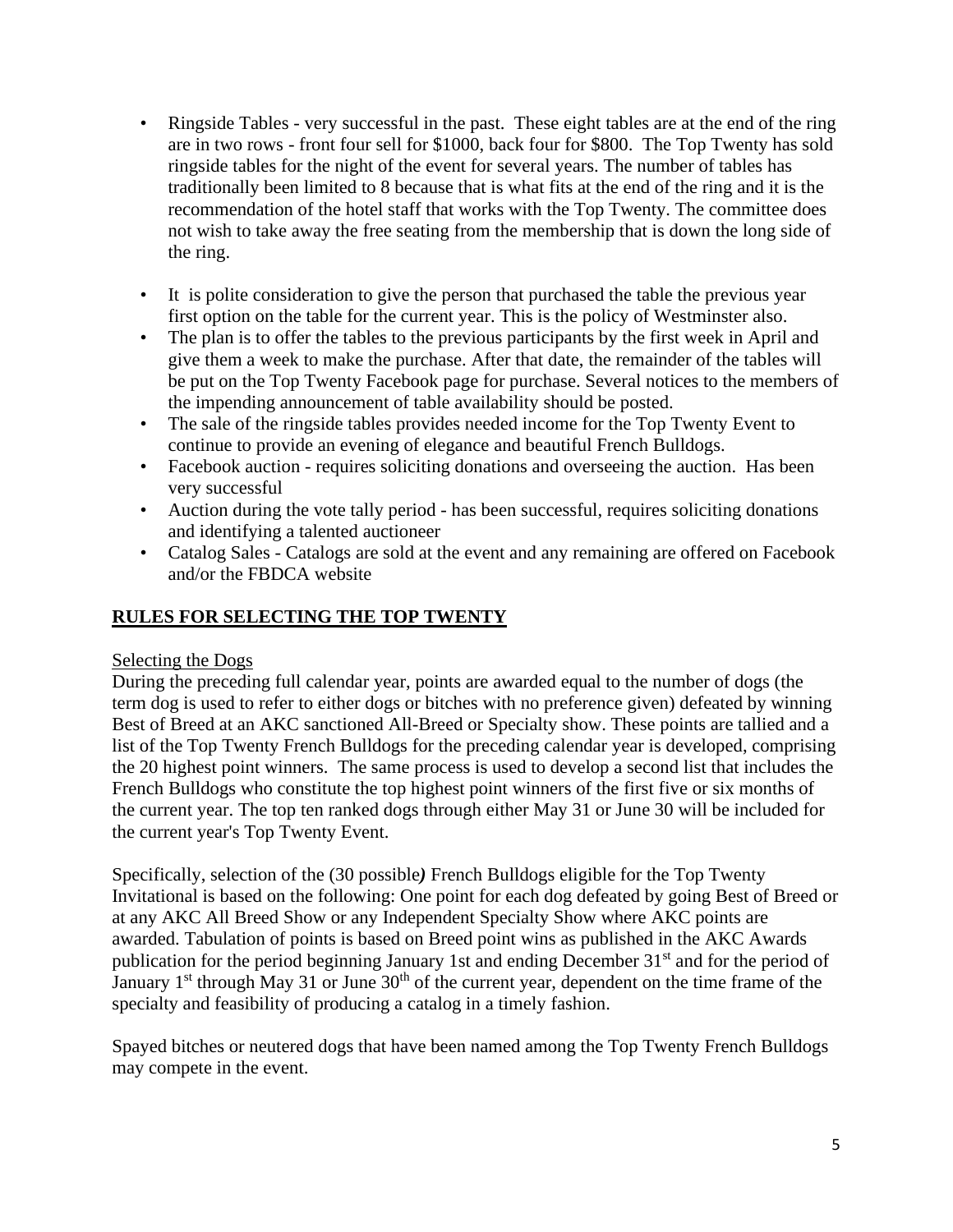All dogs that are eligible to compete may do so. The previous year's Top Twenty Best of Breed winner may be an "exhibition only" entry and will receive a rosette/ribbon and attendance award. The entry fee will NOT apply. Previous Top Twenty Best of Breed winners are not eligible to compete again in the event in the interest of gracious sportsmanship.

In the event an eligible dog dies during the year, the owner may elect to enter the dog. There will NOT be an entry fee and the rosette/ribbon will be given to the owner. This will be a one time entry and although eligible the following year it may not be repeated.

### Inviting Dogs and Owners

Theoretically 30 dogs may be invited to the Top Twenty. Usually, however, there are a number of dogs on both lists. Any eligible dog will receive only one invitation. The owner of a Top Twenty dog, based on the final standings, will be sent an invitation to participate. The invitation will be addressed to the dog and to the owner listed first on the dog's registration.

A response card will be supplied with the invitation and the owner must respond and pay the entry fee by the date indicated, and entries may be made on line, also. The Top Twenty Committee will determine entry fees. The deadline for entries will be strictly observed, in order to produce the catalog in a timely fashion. The committee will determine that correct addresses are used and follow up to make sure they were received. It is the responsibility of the owner to enter by the deadline.

#### Owner/Co-owner Requirements

•all owners and co-owners of the finalists must be in good standing with the AKC and the FBDCA if a member of FBDCA, at the time the invitations are extended and at the time of the event. Dogs owned or co-owned by the Top Twenty Chairperson or members of his/her family may show at this event. Committee members or the Chairperson who have qualifying dogs may not nominate or vote on any of the 3 judges. Committee members that wish to handle their own dog in lieu of using a handler, for the event must vacate their position on the committee for that year.

•all participants agree to abide by any and all rules as they may become effective through adoption by the Top Twenty Committee or the National Specialty Oversight Committee as they concern the finalists' participation in the event. Failure to do so may revoke the privilege of future participation, regardless of eligibility.

•a finalist will only be allowed to compete if the owner or agent attends the briefing held at least one half hour prior to the event for the purpose of receiving armband numbers and the explanation of procedures.

### Other Considerations

•**E** Each dog that competes in the Top Twenty Invitational will receive a rosette, WITH the entrant's name, the date and place of the event and the name FBDCA Top Twenty Invitational imprinted. The FBDCA Logo will be imprinted on the rosette button. The rosette may be any color other than that of Best of Breed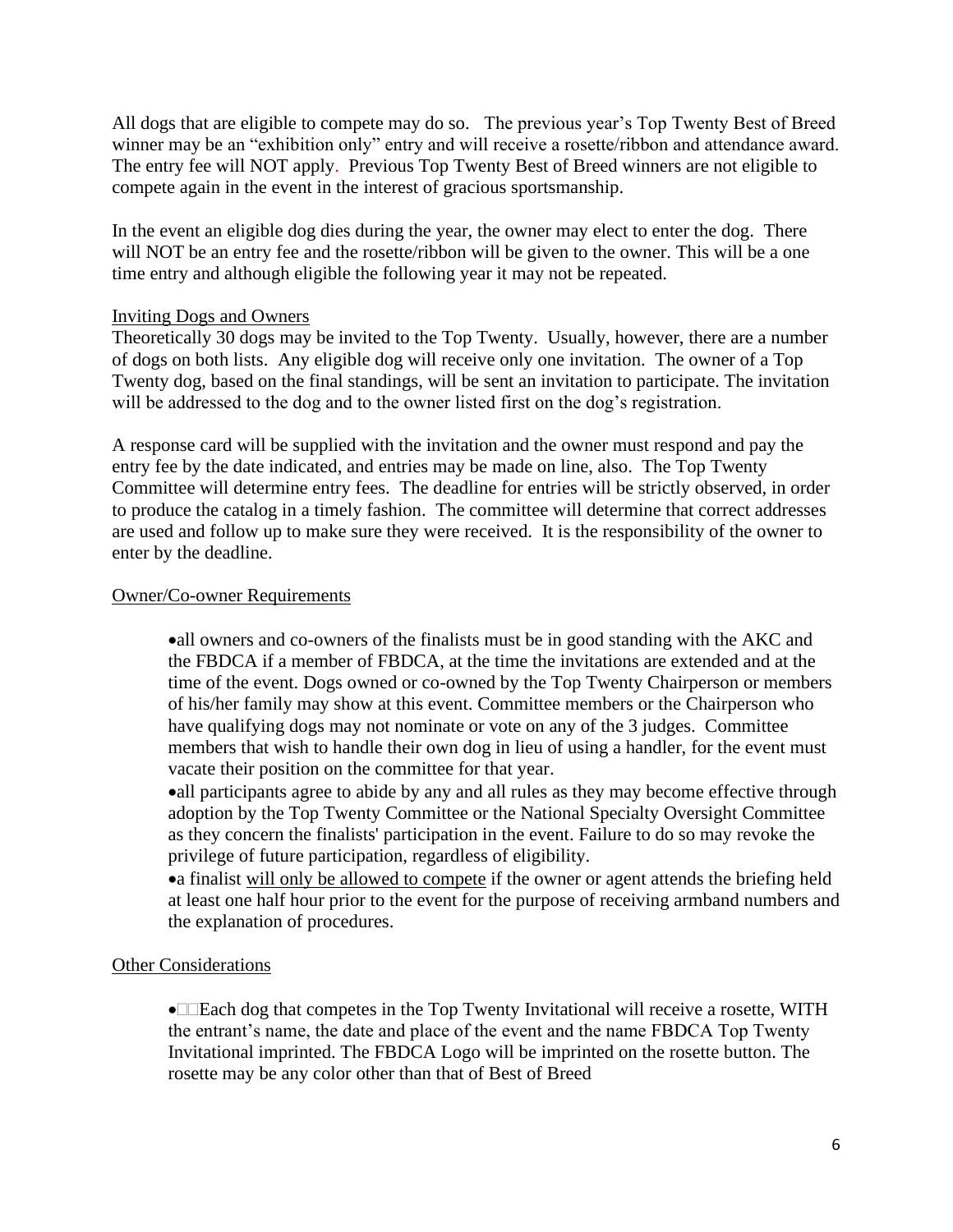• $\Box$ If the entry is ever ten or below in number at the close of the entry deadline, the committee will review the advisability of canceling the event.

• $\Box$ NO refunds WILL BE given on entry fees unless the TT Event is canceled.

## **TOP TWENTY JUDGES**

A panel of three (3) judges will conduct the judging of the event. Each judge will represent a different category as follows:

## 1. FRENCH BULLDOG BREEDER JUDGE

The Breeder Judge must be an FBDCA member in good standing who has bred French Bulldogs for a minimum of twelve (12) years, and has bred or co-bred at least ten (10) conformation champions.

The person selected as Breeder Judge may not judge any dog that he or any member of his household owns, co-owns, or bred. Any dog(s) owned, co-owned or bred by the breeder judge must refrain from the competition. They may be exhibition only. It must be a prior agreement that is satisfactory to all parties. It is never the intention of the committee to discourage entries.

## 2. WILD CARD JUDGE

This judge may be someone who is knowledgeable about French Bulldogs, someone from another country, a handler or one qualified to judge French Bulldogs by AKC. The Top Twenty Committee will choose the WILD CARD JUDGE. All judges will remain secret until the night of the event.

## 3. All-BREED JUDGE

All-breed judge: An AKC approved judge for French Bulldogs and at least three (3) other breeds. OR…An AKC judge approved for French Bulldogs that has owned, bred or exhibited the breed. This judge is selected by vote of the FBDCA membership from a list composed by the TT Committee. The list of eligible judges will be composed of those within the geographical location so as to minimize travel expenses. If there is a scarcity of approved judges in the region, a judge may be selected by the committee.

NOTE: Once a judge has judged the Top Twenty, five years must pass before that person may be considered again to judge the event.

For their participation in the TT Event, judges will receive one night's free lodging and a banquet ticket (or a pair of tickets). A commemorative gift may be given at the discretion of the TT Committee. If a judge wishes to waive the usual fee as a contribution to this prestigious event, that generosity will be greatly appreciated.

There will be printed instructions for the judges and for the participants. There will be a briefing 30 minutes before the event for the judges and they will be sequestered from that point until they are announced for the event. Participants will be briefed on procedure and receive their armbands earlier in the day and at a time to be announced. The Committee Chairperson will select a Steward for each of the judges. These names will remain confidential until the day of the event.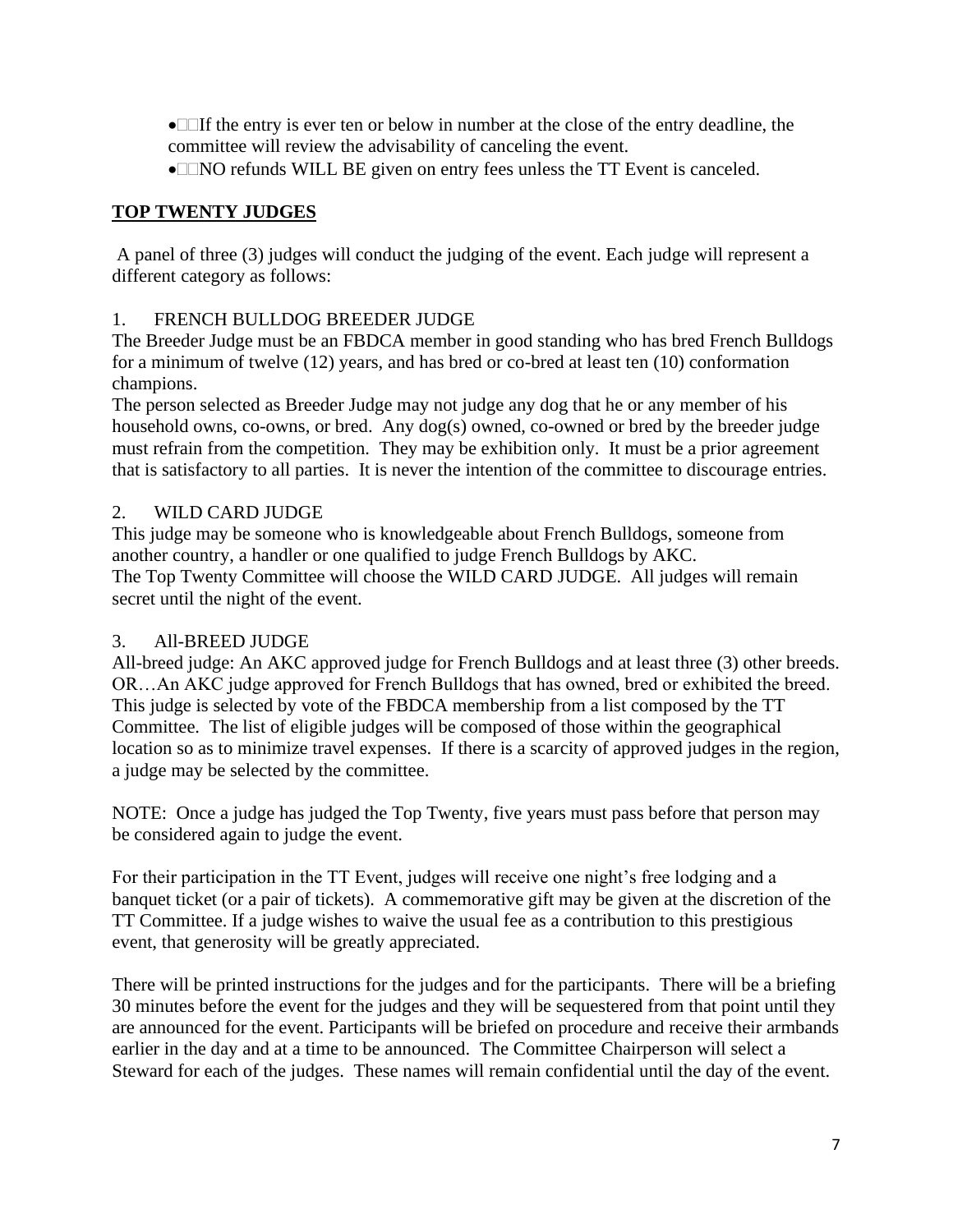A steward should not discuss the scores that the judge gives any of the dogs with the owner or anyone else.

## **JUDGING PROCEDURE**

While in the ring, judges will limit their conversation to discussing procedure with their stewards.

•each dog will be scored by each judge individually, using a Scale of Points based on the AKC Standard.

- each entrant shall be evaluated individually in his/her relationship to the breed standard, using a scale of points as stated in the event catalog. The judge's clipboard will contain a score sheet for the 3 dogs in the group. Points may be scored in whole or half points as described later in this document.
- the actual judging is described in the section titled Procedure for the Evening.
- the winner will be determined on the basis of the highest score. The scores of each dog (omitting the Initial Impression score), from each of the three judges, are tabulated; the dog with the highest score will be the winner.

NOTE: The Initial Impression score is not part of this tabulation. It is used to break a tie as described in the next paragraph.

In the event of a tie, it shall be broken by using the "Initial Impression" (on a scale of 1-10) marked by each judge as the determining factor. The judge shall give the Initial Impression score before judging any of the scoring categories for each individual dog. This initial impression score means that the dog is taken as a whole and placed on the scale of 1 to 10; with 10 meaning the dog is in perfect harmony with the judge's picture of the ideal French bulldog. The Initial Impression score is not considered part of the dog's total score. If there is still a tied score the three judges will confer and break the tie.

The final tabulated score sheet will be given to the chair of the committee. It will not be posted or distributed

## **RATIONALE FOR JUDGING PROCEDURE**

Whenever a judge examines an individual dog and compares him, mentally, to the judge's picture of the ideal, the judge is going through the work of judging by scoring. The scoring system adds the assigning of numerical values to the main factors of the judging, and it demands that the judge indicate where he/she penalizes for less than ideal characteristics. A judge must go on the record when scoring. Further, a judge must go on the record part-by-part and indicate the degree of deviation of each part from the ideal. The Initial Impression score must be done before actually judging the dog. In other words, for Initial Impression scoring, a dog must be viewed as a whole and placed on the scale of 1-10 with 10 meaning that the dog is in perfect harmony with the judge's picture of the ideal French bulldog.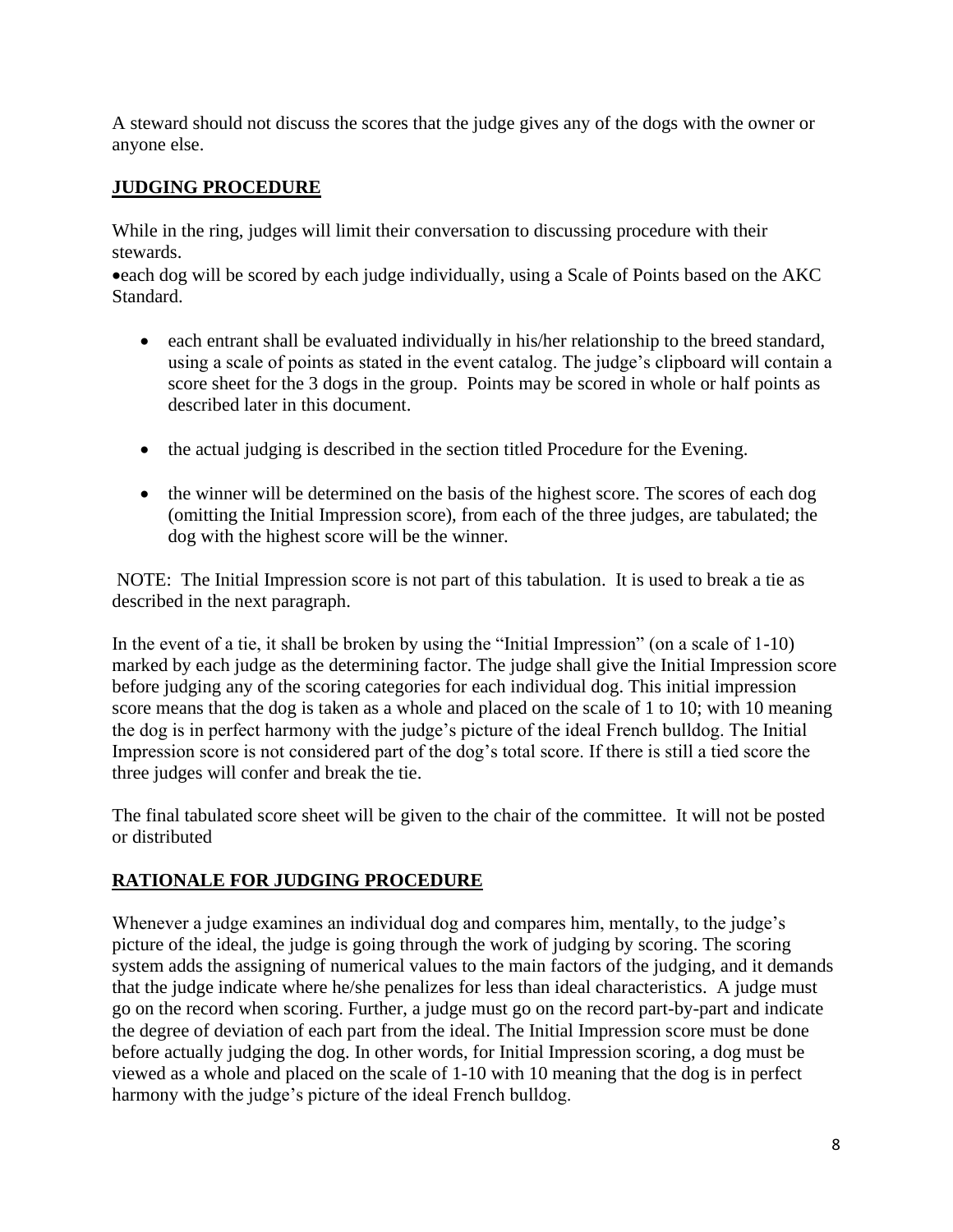It must be noted that scoring is much more time consuming than the comparison judging we are accustomed to in the show ring, where dogs are judged at 25 or more dogs an hour. Scoring has another virtue. It is a strong discipline for a judge. Sometimes, A fault can seem to stand out and a judge can become sensitized to one difficulty or even one virtue. Scoring checks this to a marked degree. It reduces the idiosyncrasies of an individual judge.

#### RECAP OF JUDGING PROCEDURE

#### Entrants are Grouped

• Dogs will be divided into groups of three. If number of entrants is greater than multiples of 3 then there will be some groups of 2 dogs. Never more than 3 or less than 2.

Dogs will be randomly assigned to entry order into the ring. There will be a drawing at the exhibitor/handler briefing.

#### Ring Procedure

- Each group of 3 will enter the ring and each judge will judge each individual dog.
- Each judge will mark a judging sheet for each group and sign it as completed.

#### Judging Procedure

- Each judge is allotted 10 points per dog. A judge may assign any dog 0-10 points. Thus an individual dog could receive a range of total points from 0 (three judges assign the dog no points) to 30 (three judges assign the dog 10 points each). The score sheets will reflect choices of scoring from 1-5 points and then half points will be used. For example: 1, 2, 3, 4, 5, 6, 6.5, 7, 7.5, 8, 8.5, 9, 9.5, 10.
- The scoring sheets do not list qualities, breed standards or event guidelines. One sheet will be used by each judge for each group of 3 dogs to enable quicker tallies.
- There will be a place beside the armband number on the score sheet to record the initial impression of each dog. This will be utilized to break a tie if one should occur.
- Judges will sign the score sheet. They will not be distributed or displayed. However, an owner may request their dog's score after the event.
- Judges will judge to the approved AKC standard of the French Bull Dog Club of America. The standard will be available to each judge for reference.
- After the dogs have been judged the score sheets will be collected and sent to the Tally Committee. They will be counted and if applicable ties will be resolved while dessert is being served. The highest scoring 4- 6 dogs will return to the ring in no particular order. These are the finalists.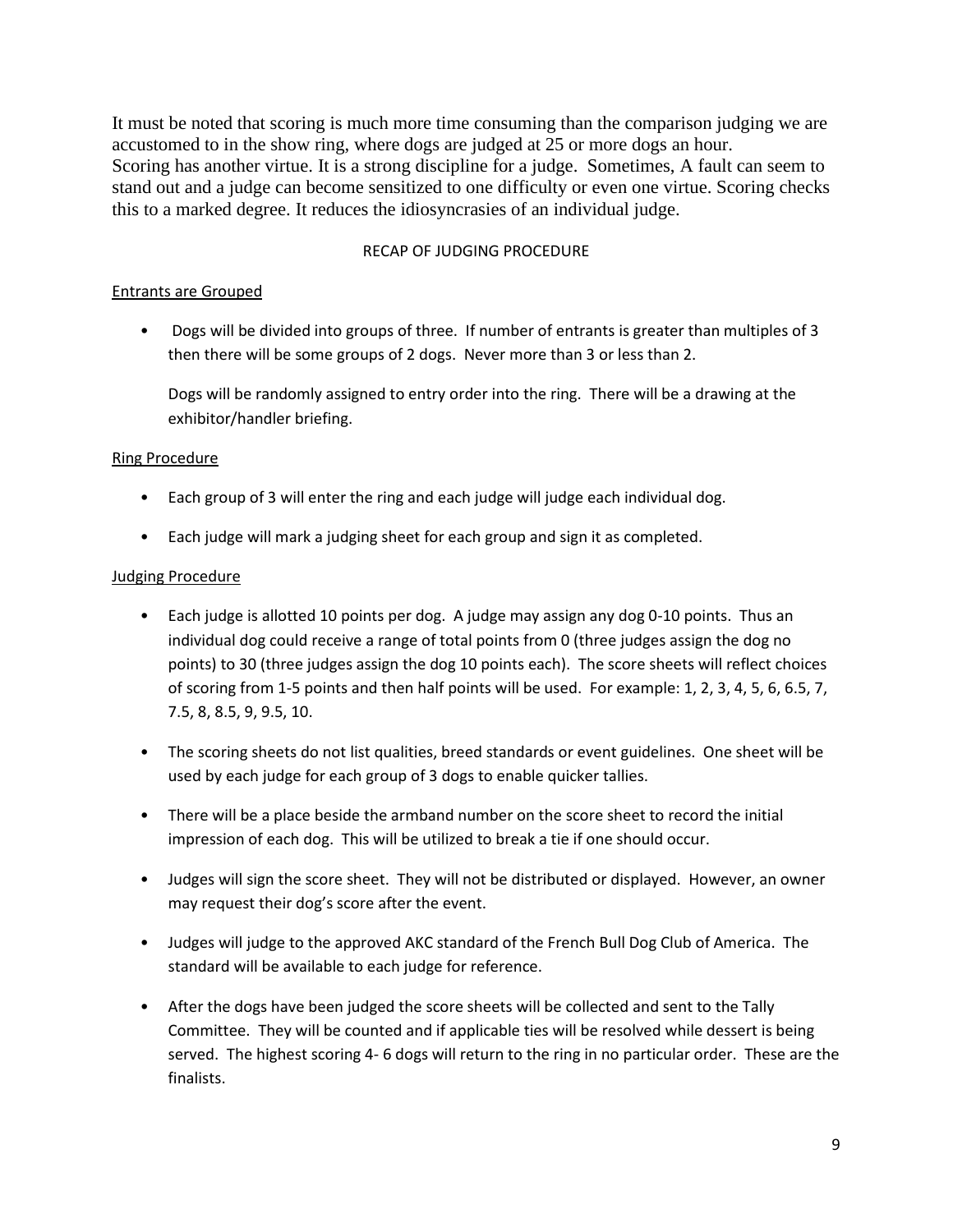- The BOB and Awards of Excellence will be presented with the appropriate rosette and trophies chosen by the committee.
- All entrants will receive the traditional rosette.
- All three judges will remain secret until the night of the event.
- We shall follow AKC rules for exhibition eligibility regarding any conflicts. If a dog is eligible to be shown under AKC regulations then it can be shown to all three judges.

### Selection of Winners

- There will be one Best of Breed winner. There will be up to 5 maximum winners of the Award of Excellence. There will not be a Best of Opposite Sex.
- The Awards of Excellence will be based on the entry. An Award will be presented for every five dogs entered with a maximum of five dogs receiving the Award of Excellence. This allows more of the top twenty dogs to receive recognition for their excellence.
- Different but appropriate rosettes will be presented to the winners of the Award of Excellence.

## **ENTRANT PROCEDURE FOR THE EVENING**

### In the Entrant Briefing Room

A drawing, defined as the Draw Order, will be conducted to determine the order in which the dogs enter the ring.

Each dog will be issued an armband number that will correspond with the even page number of that entrant in the event catalog

### How the Event Begins.

In draw order dogs are brought in one at a time. For each the MC announces name, owner and breeder and give its catalog page number. The Chief Ring Steward instructs each handler on where to position and gait his/her dog. NO judges are present for this.

After the introductions are complete, the Judges are brought in and introduced. When all 3 judges are center- ring, the entrants will go around together for two complete revolutions of the ring (applause) and then proceed to the holding area outside the ring. After this initial introduction, the entrants will be judged in groups of three according to the draw order and the following procedure:

• The first dog (of the first group of three), as determined by the Draw Order, will enter the ring, move half way around the ring, and then pose. After the pose, the dog will complete the circle. The judges will then mark their Initial Impressions. This procedure will be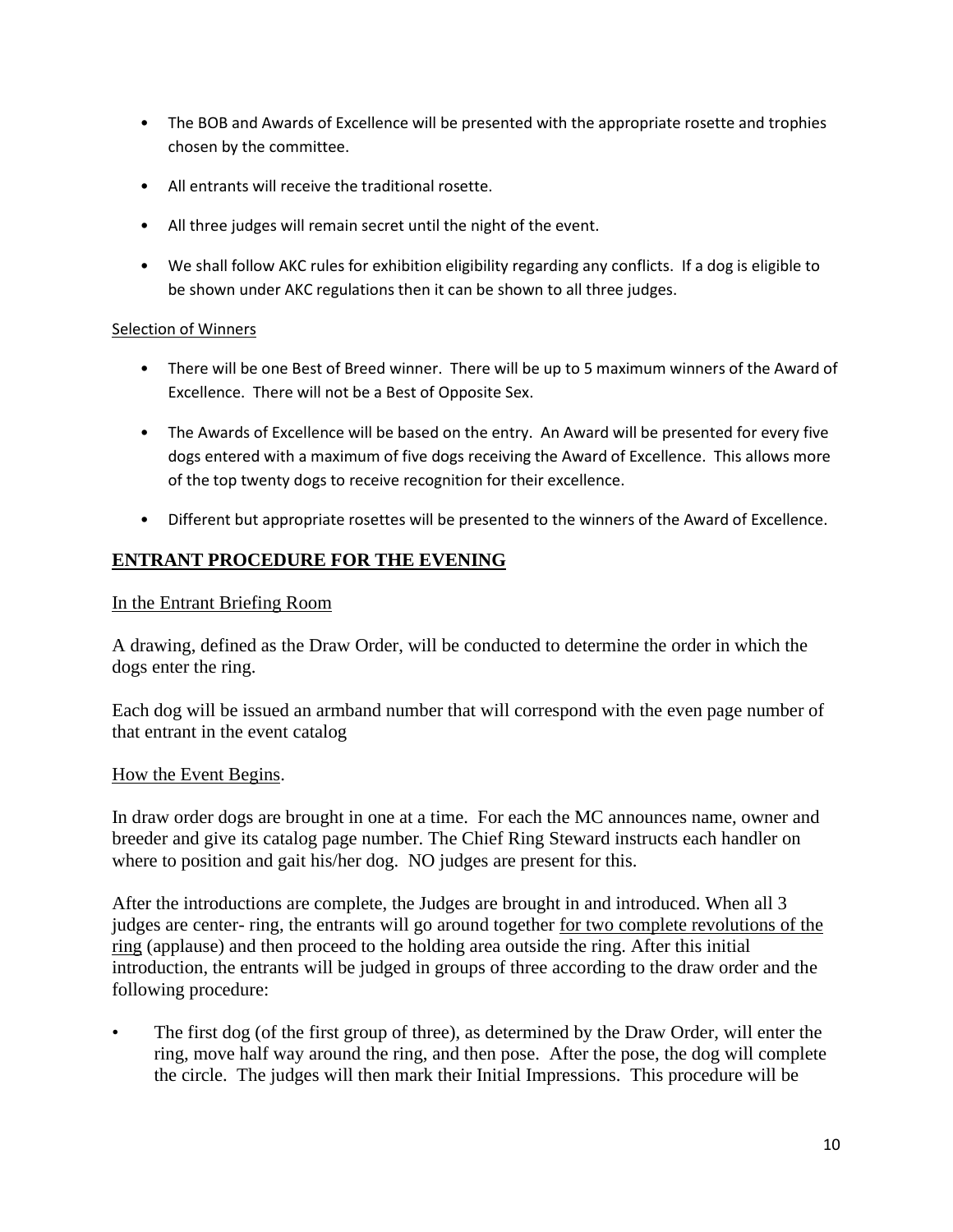followed for the next two dogs, always maintaining Draw Order. The dogs will then be lifted to the tables.

- After the first three dogs are tabled they will then be examined and scored completely by the three judges, each judge touching and examining each dog as he/she sees fit. Judges may ask their Steward to hold their score sheet while they physically examine each dog. The dogs will then be lifted from the tables and move to the corner for gaiting. Dogs will gait individually for the three judges as a group, in a "down and back" procedure. Any Judge may ask any dog to repeat the gait. Once the dog has gaited, they will circle the ring, and exit. Steps 1 and 2 will be repeated until all dogs have been scored.
- When a judge has completed his/her scoring of a group, he/she shall immediately turn the score sheet over to the ring steward. The steward will check that armbands were noted and that the form is signed by the judge; and discrepancies will be resolved by returning the form to the judge for completion. This procedure will continue until all dogs are judged. The dogs are dismissed and dessert is served.
- No score sheets shall be tabulated by the judges or stewards. The TT Committee will choose 3 people to tabulate the results. The Committee Chair may designate a Committee Member to oversee tabulation of scores. That Committee Member will ensure that scores are added correctly.
- In the event of a tie, the tie breaking steps in the Judging Procedure section will be followed. When all is settled, the dogs are called back to the ring and presented their participation ribbon. The 4-6 dogs (dependent on entry) with the highest scores will be declared finalists (in no particular order) and will stay in the ring. The others will be dismissed and applauded. The Committee Chairman or designated Committee Member will announce the winners starting with the Awards of excellence, building up to the Best of Breed.

## **GENERAL EVENING PROCEDURES**

Below is a typical schedule, includeing music, for the Top Twenty evening.

### 6 - 7 pm

- Light dinner, buffet style, provided with cash bar/s
- At this time, or earlier entrants handlers are briefed
- At this time, or earlier judges and ring stewards are briefed

### 7 pm

- Opening: MC welsomes the audience
- MC introduces prior year's winner who is presented with a special rosette and his/her song from prior year is played.
- After this the Entrant Procedure (above) begins with the introduction of each dog.
- Ring Stewards and Tally Committee are introduced.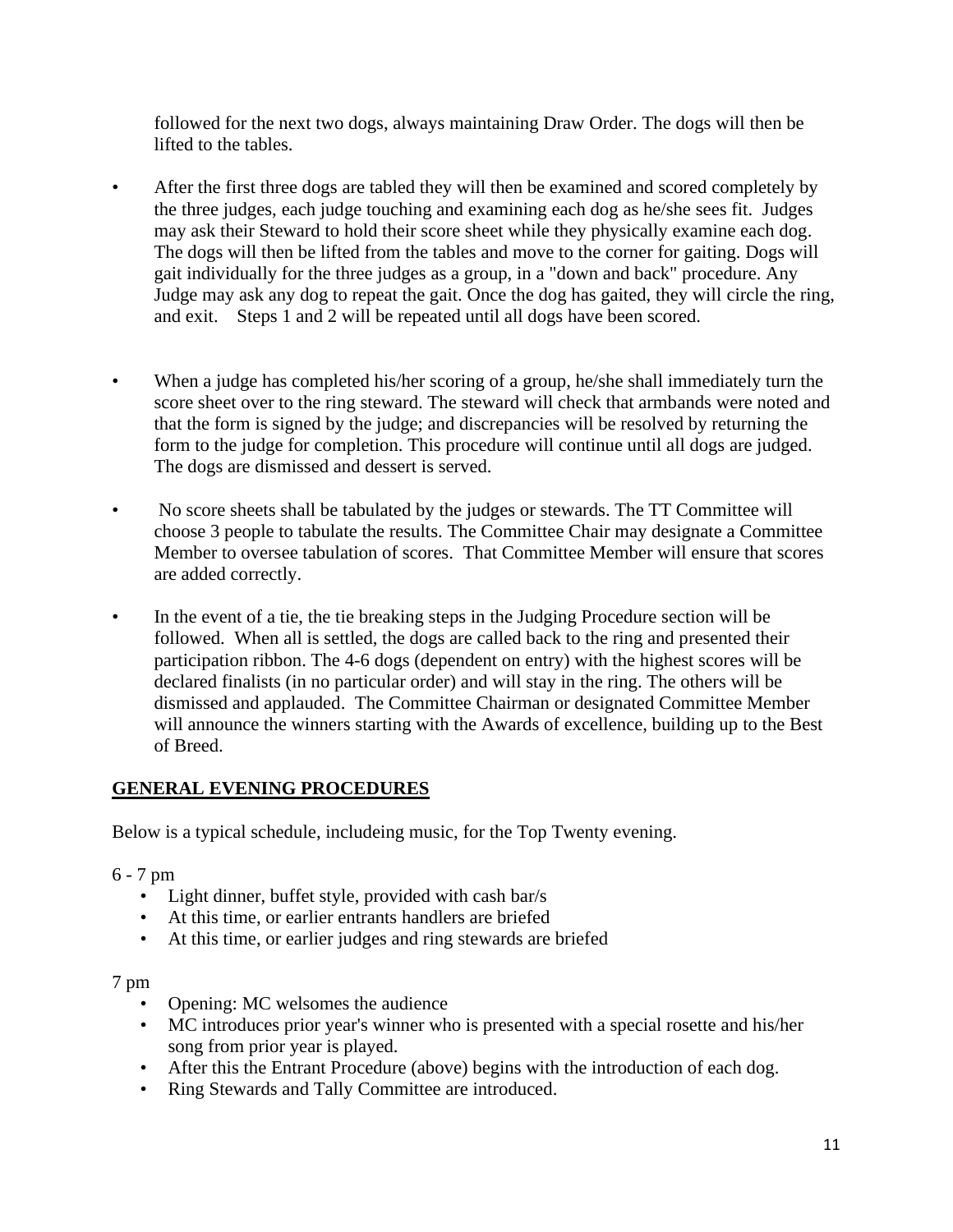- Judges are introduced and escorted to ring center (dog circle the ring twice as per Entrant Procedure (above).
- Judging begins
- After final dog judged talley committee begins to compute scores
- During the scoring hiatus cake is served buffet style. Ask if hotel can serve cake to tables bought by donors.
- All dogs return to ring and are presented with participation ribbons and gift bags, then leave the ring
- Winner is announced and called back to the ring (his/her song played)
- Awards of Excellence are announced and their ribbons awarded (music is high energy, e.g., We Will Rock You (Queen))
- Best of Breed is last announcement, ribbon is awarded along with BoB gifts
- Exit music, We are the Champions (Queen)

## **THE TOP TWENTY CATALOG**

Catalog Requirements:

All material must be received by deadline given in invitation

Owner must supply a photo of the dog that is  $5 \times 7$  or  $8 \times 10$  – if photo is emailed it must be a minimum of 300 dpi.

Bios are limited to the show career of the dog or its special relationship to the owner. Bios may not contain negative material or political material. The committee has complete editing authority. The length of bios may not exceed 150 words.

Owner must supply a pedigree on a standardized form that can be downloaded from the FBDCA website. This will create a pleasing presentation in the catalog.

## Catalog Content:

A catalog will be printed for this event. The catalog must include, but is not limited to the following:

- The cover shall consist of the Top Twenty logo, the words TOP TWENTY INVITATIONAL, the event date and city where the event is to be held.
- A list of the final Top Twenty dogs in descending order by their AKC rankings.
- A one page spread for each entrant in the final Top Twenty standings who has paid the required entry fee. There will be no further charge to entrants for this page.
- The page shall have the name of the entrant, a brief story, owner(s), breeder(s), handler, and the dog's bio furnished by the owner (odd-numbered page).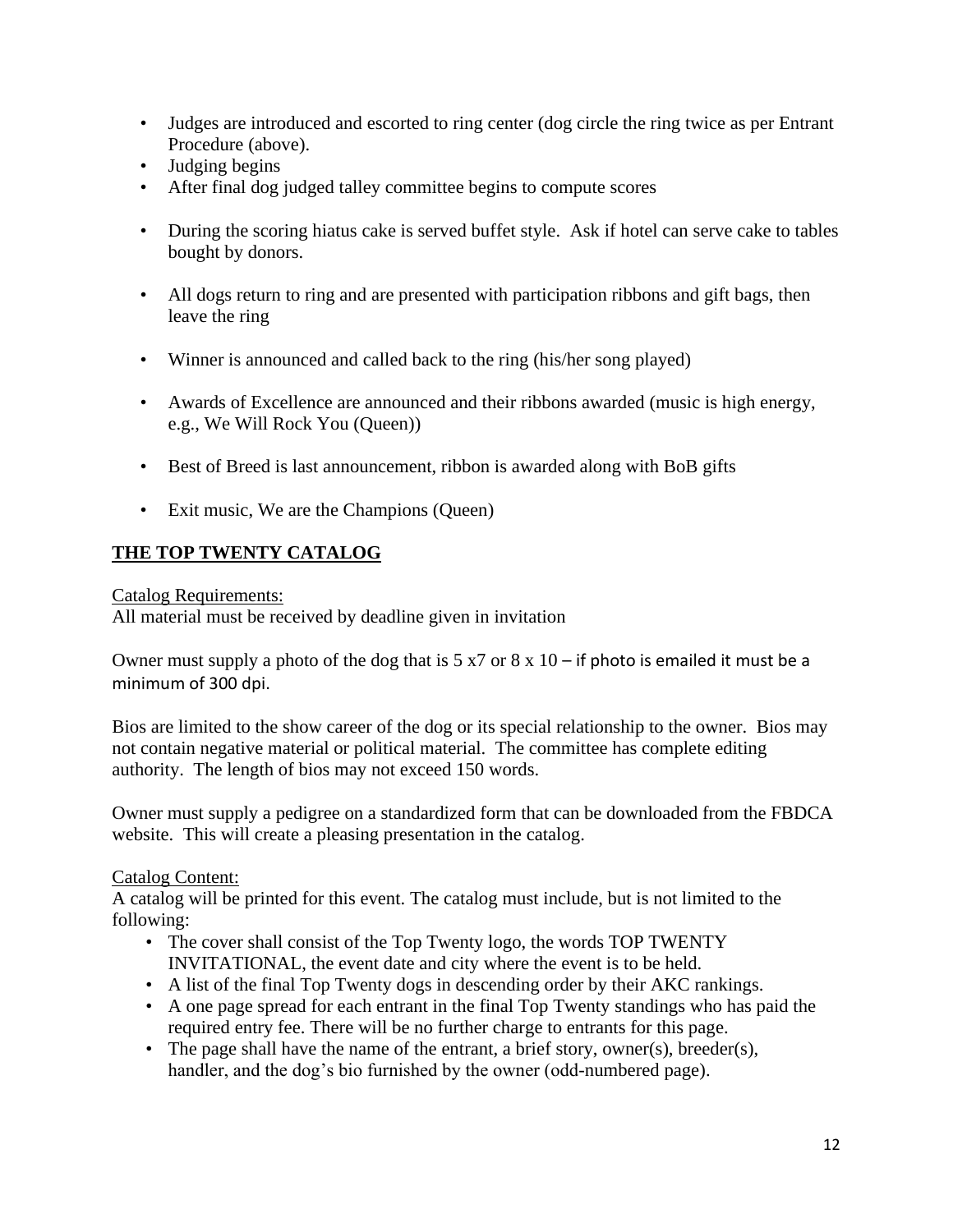- The page also shall have a full body photo of the entrant and a three (3) generation pedigree, including the dog's date of birth.
- Judging Procedures and score sheets
- A profile of each judge.
- A page listing the previous winners, the judges, and the year in which they won.



• Any dog owned, co-owned or bred by the Breeder Judge may be exhibited only. This must be by prior agreement that is satisfactory to all parties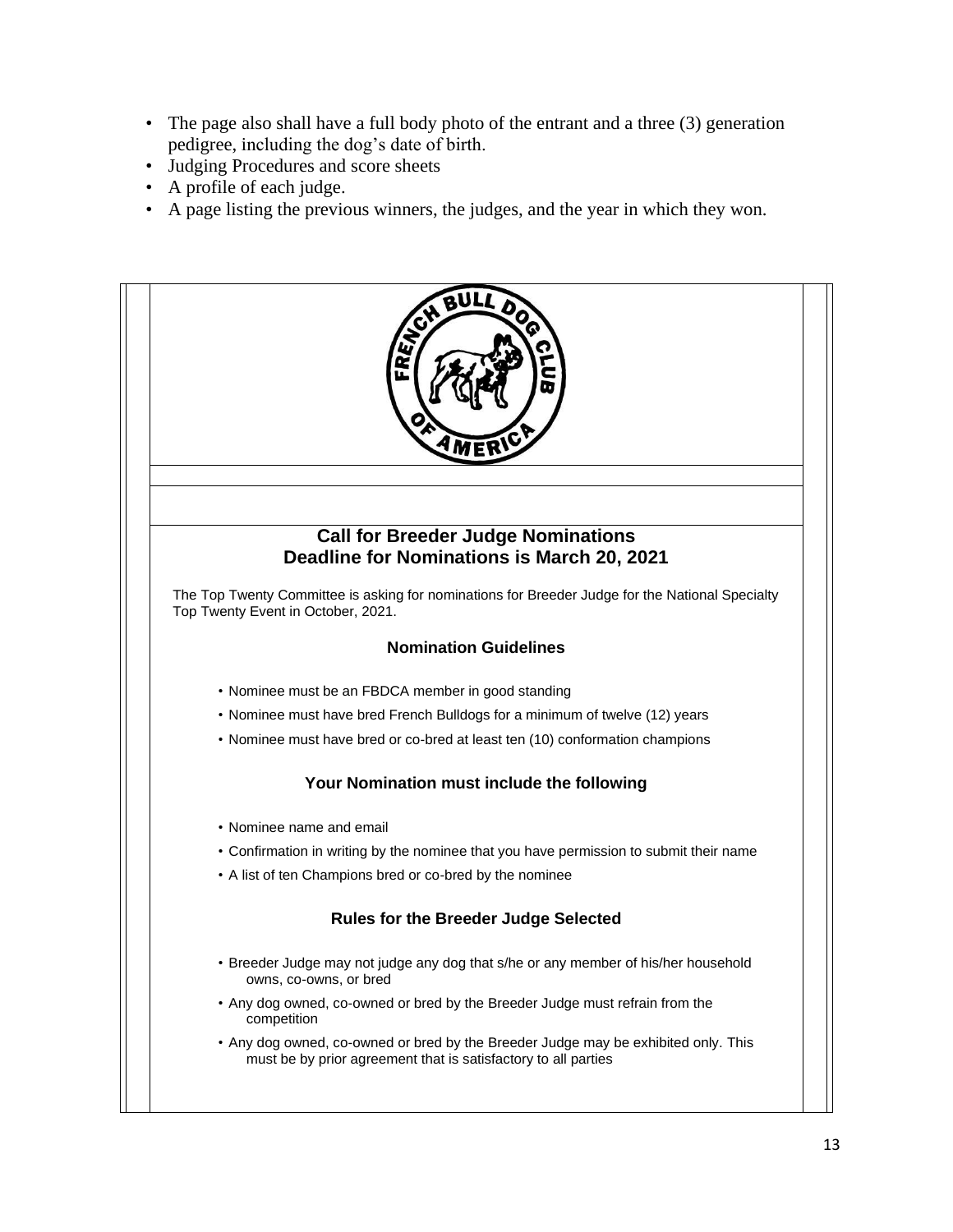**The Top Twenty Committee invites all qualifying dogs to be in the event. We welcome the nominations of all possible Breeder Judges.**

Thank you all for your help. If you have any questions please contact me at [jpaplay@comcast.net](mailto:jpaplay@comcast.net)

Sande Abernathy

## ENTRY FOR TOP TWENTY INVITATIONAL WELCOME!!

You can confirm eligibility and complete registration here. Only eligible dogs and bitches can participate.

## THE DEADLINE FOR ENTRIES IS XXX, XX, XXXX

## INCOMPLETE ENTRIES ARE AUTOMATICALLY DISQUALIFIED

## **Eligibility**

French Bulldog dogs and bitches are eligible only if they were listed in the AKC Top Twenty Breed Rankings as of Dec. 31 of the previous year (fill in actual year) and/or listed listed in the AKC Top Twenty Breed Rankings period ending June 30 of the current year (fill in actual year).

The first owner will receive an invitation to the TT Event by mail.

### **Submission Requirements**

- Comple and submit the Registration Form. Click Here
- Pay the Entry Fee of \$150. Click Here
- Submit two photograps of the dog/bitch
	- One head shot from front on
	- One body shot showing full body view
	- Submit as digital photos of at least 300 dpi
	- Minimum size is 5x7 inches
	- Photos must be of dog/bitch only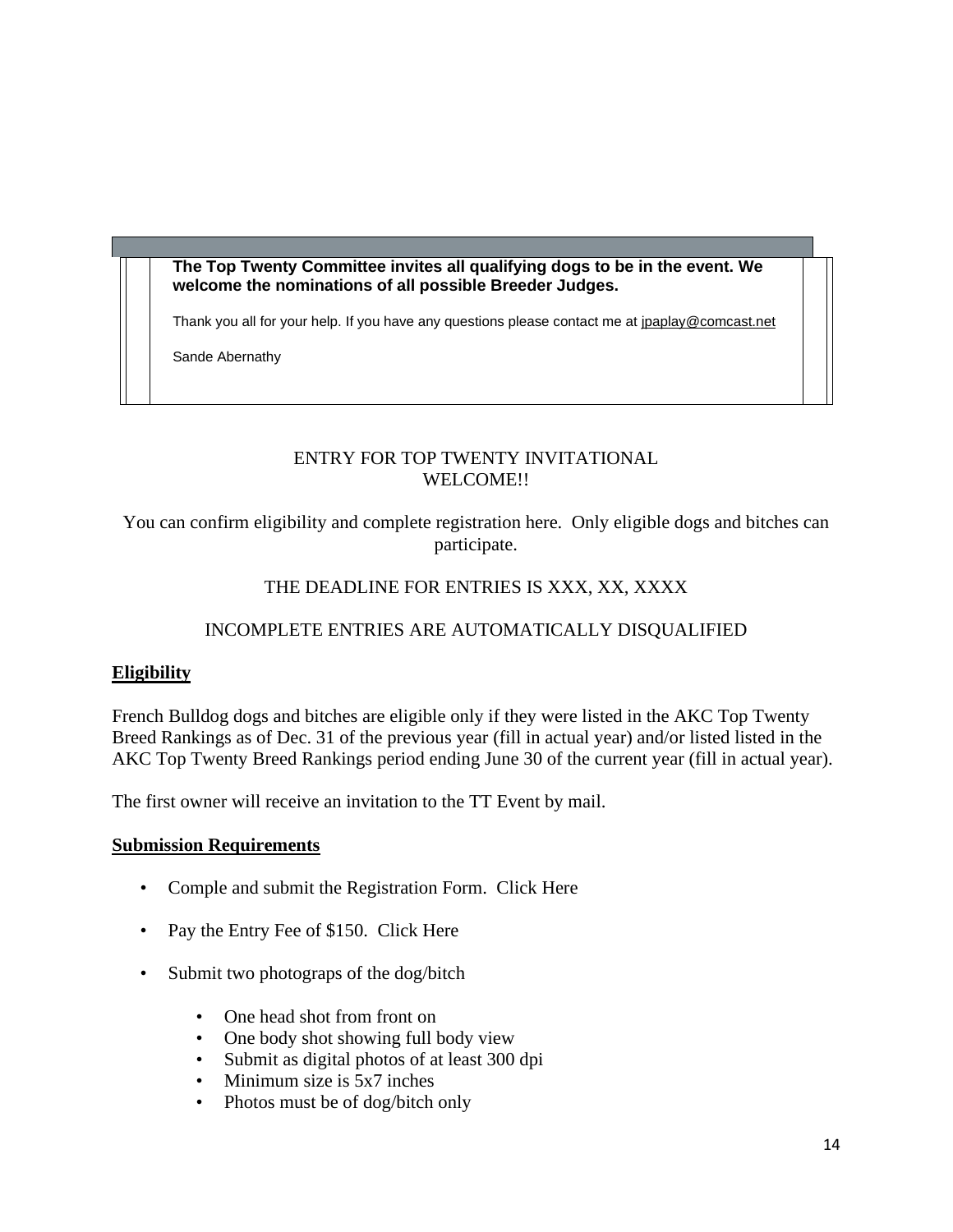- Submit a copy of the Frenchy's three generation AKC pedigree.
	- No handwritten or computer generated pedigree from anotherr website will be accepted.
	- Pedigrees can be obtained from the AKC Store .
- Submit a biography of your Frenchy.
	- Limit of 150 words
	- Can be provided with Entry Form or photos or separately
	- Tip: bio can includee interesting facts about the Frenchy, personality traits, what s/he means to you as a companion

**NOTE:** Items 3, 4, and 5 are required for the Top Twenty Catalog. These should be sent electronically to (Name and email address here.)

## **Information on Payment Page**

**NOTE:** Wheter or not you will be attending the specialty show, we recommend that you enter your eligible French Bulldog. This will entitle him/her to a full page in the Top Twenty Invitational Catalog. Further, you will receive the Top Twenty Rosette with your French Bulldog's name embossed on the ribbon. (Unfortunately, we can only provide gift bags for those attending the specialty.)

Entry fee is \$150 for each French Bulldog

Pay by credit/debit card:

Go to<https://frenchbulldogclub.org/toptwenty/> Pay here through PayPal

Pay by check:

Make check payable to FBDCA Top Twenty Note For Top Twenty on check's memo line Mail check to

Current Show Treasurer Name Show Treasurer Street Address City, ST Zipcode

Sample Judge's Contract Letter

## **French Bull Dog Club of America**